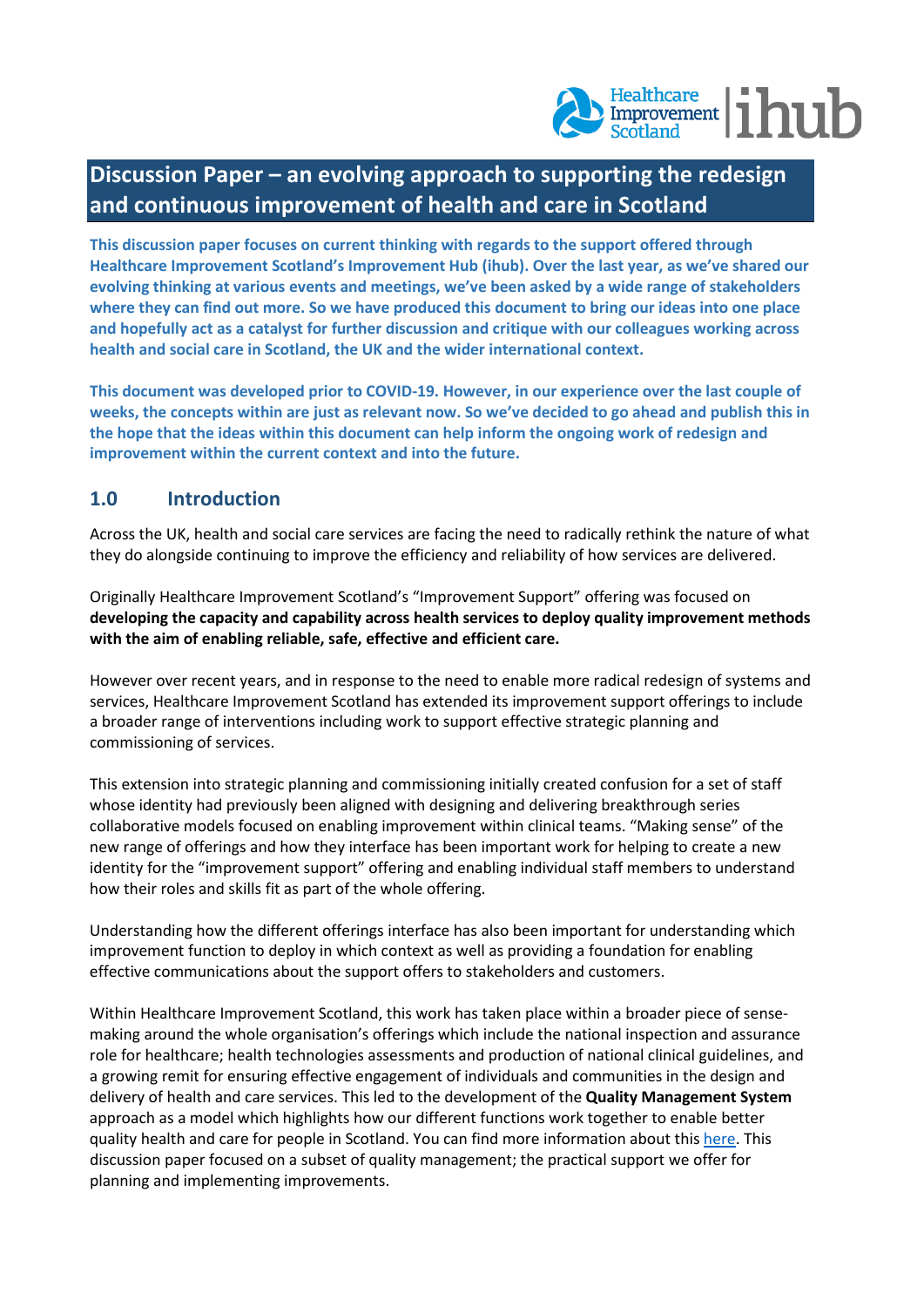#### **2.0 Current sense-making models**

This section summarises the range of diagrams we are currently using to explore what effective national improvement support looks like and to help us make sense of some of the key interface issues. Like any models, they are inadequate abstractions of what, in reality, are much more complex and nuanced sets of system dynamics. However, the issue is not whether they are accurate but whether they are helpful.

*"all models are wrong, but some are useful" Box (1979)*

These models are helping us to make sense of the interfaces between our different improvement support functions. So we are now sharing them more widely in the hope that they will generate meaningful discussions that prove helpful for a wider group of stakeholders. We also hope the feedback will help us to gather insights that enable us to further refine our approaches with the ultimate aim of improving the effectiveness of what we do.

The following diagrams have emerged from our experiences of delivering improvement support. They do not represent the totality of what we do. They are simply concepts that are particularly relevant in our work right now to support the redesign and continuous improvement of health and care services. Further, they are the ones which our stakeholders have already shown particular interest in as they seem to also speak to their experiences of supporting improvement.

We are currently working on a document that updates ou[r Improvement Framework from 2016](https://ihub.scot/media/1870/improvement-hub-our-approach-to-supporting-improvement-v6-27092016.pdf) to include our learning over the last 4 years and we hope that, once produced, this revised Improvement Framework will be a more comprehensive summary of our current approach.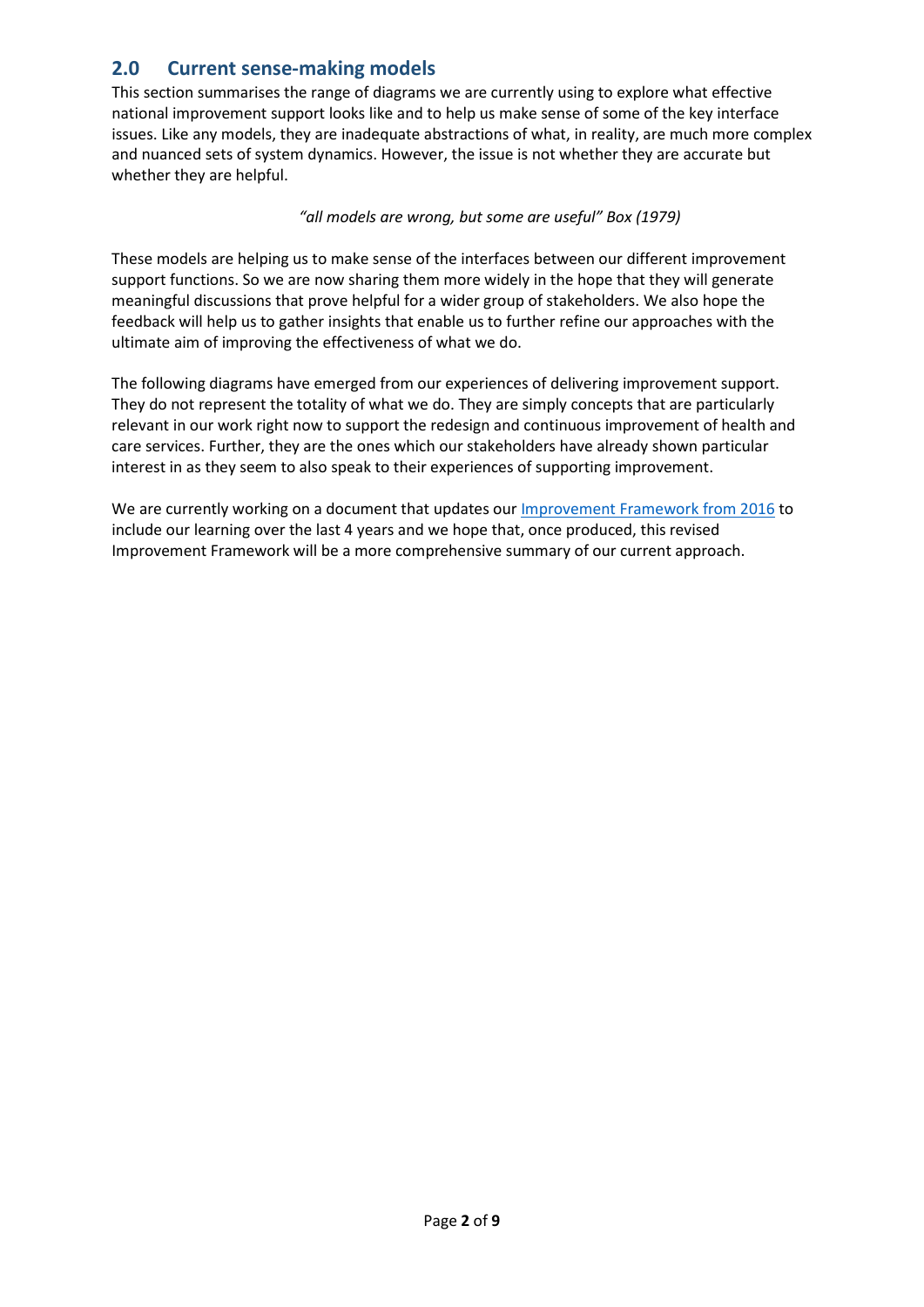#### **Concept One – Improvement Interface Model Aligning Strategic Planning, Innovation, Process Improvement and Creating the Conditions**

The following diagram summarises the interface between process improvement, innovation/ redesign work, strategic planning, and work to create the conditions for improvement. As with all our models, we've been significantly influenced by the work of others including a model developed by NHS Lothian which spelt out the difference in applying QI for process improvement through to the work of strategic planning in making the difficult choices.

Version Updated Feb 20



One of the concepts we've struggled to communicate is the interface between redesign and process improvement as they don't sit in discrete categories. Ultimately all health and care delivery comprises of steps in a process, with the impact informed not just by what is done but also how it is done (ie how the individuals delivering care interact with the people receiving it and whether this is underpinned by respect, compassion and kindness).

It is possible to completely transform a system through iterative improvements at the process level. However, sometimes it is also necessary to make a step change in process/system design such as the development of a completely new type of community team. Yet, even in these circumstances, you still then need to come back to ensuring reliable, effective and efficient processes underpin the day to day delivery of the new model of care.

**Questions for Discussion:**

- **Does this image speak to the challenges you are facing and, if so, in what way?**
- **Does it leave you thinking about doing anything differently? If so, what?**
- **How would you adapt/change it?**
- **Do you have experience of aligning strategic planning interventions with quality improvement work and, if so, what would you advise us around how to do this effectively?**

NB. If you want to find out more about our approach to strategic planning, please see our [Good](https://ihub.scot/media/6879/good-practice-framework-for-strategic-planning.pdf)  [Practice Framework for Strategic Planning.](https://ihub.scot/media/6879/good-practice-framework-for-strategic-planning.pdf)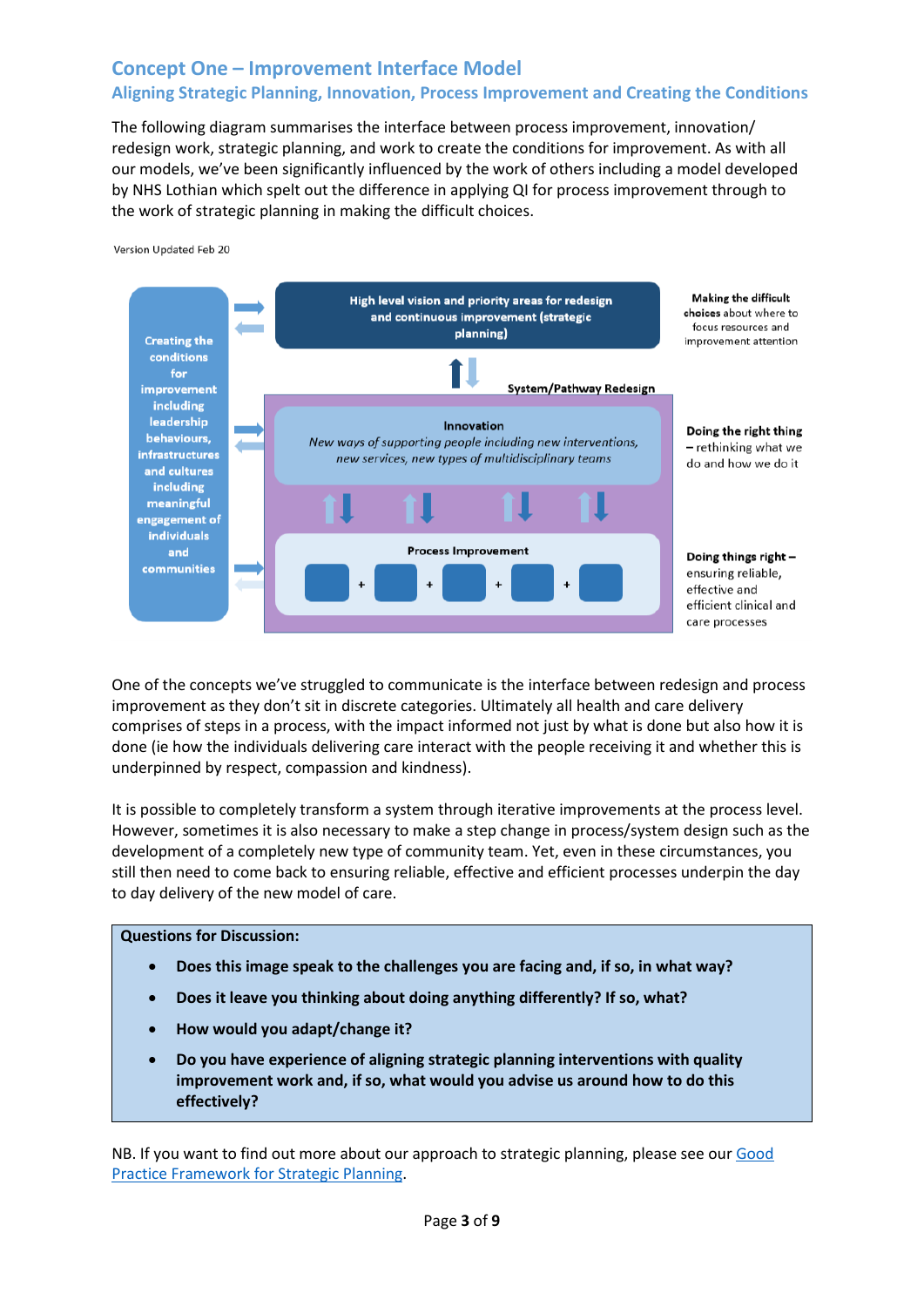#### **Concept Two – Interconnected domains of innovation Aligning process, technological and workforce innovations**

The diagram above highlights that a critical part of the "improvement" work right now is attached to implementing innovative ways of doing things. A constant tension in our work at the moment is around the interface between process/service innovations, technological innovations and workforce innovations. We've noticed that far too often these challenges are taken forward in separate silos which are not recognising that all three are inherently interconnected and, that when it comes to actual implementation, all three benefit from using iterative tests of change by applying The Model for Improvement.

The following diagram has been heavily influenced by the work of Tan Tock Seng Hospital in Singapore and their model of "meta-innovation".



**Questions for Discussion:**

- **Does this image speak to the challenges you are facing and, if so, in what way?**
- **Does it leave you thinking about doing anything differently? If so, what?**
- **How would you adapt/change it?**
- **Do you have experience of aligning work across the domains of process/service change; technological innovation and workforce innovations? If so, what would you advise us around how to do this effectively?**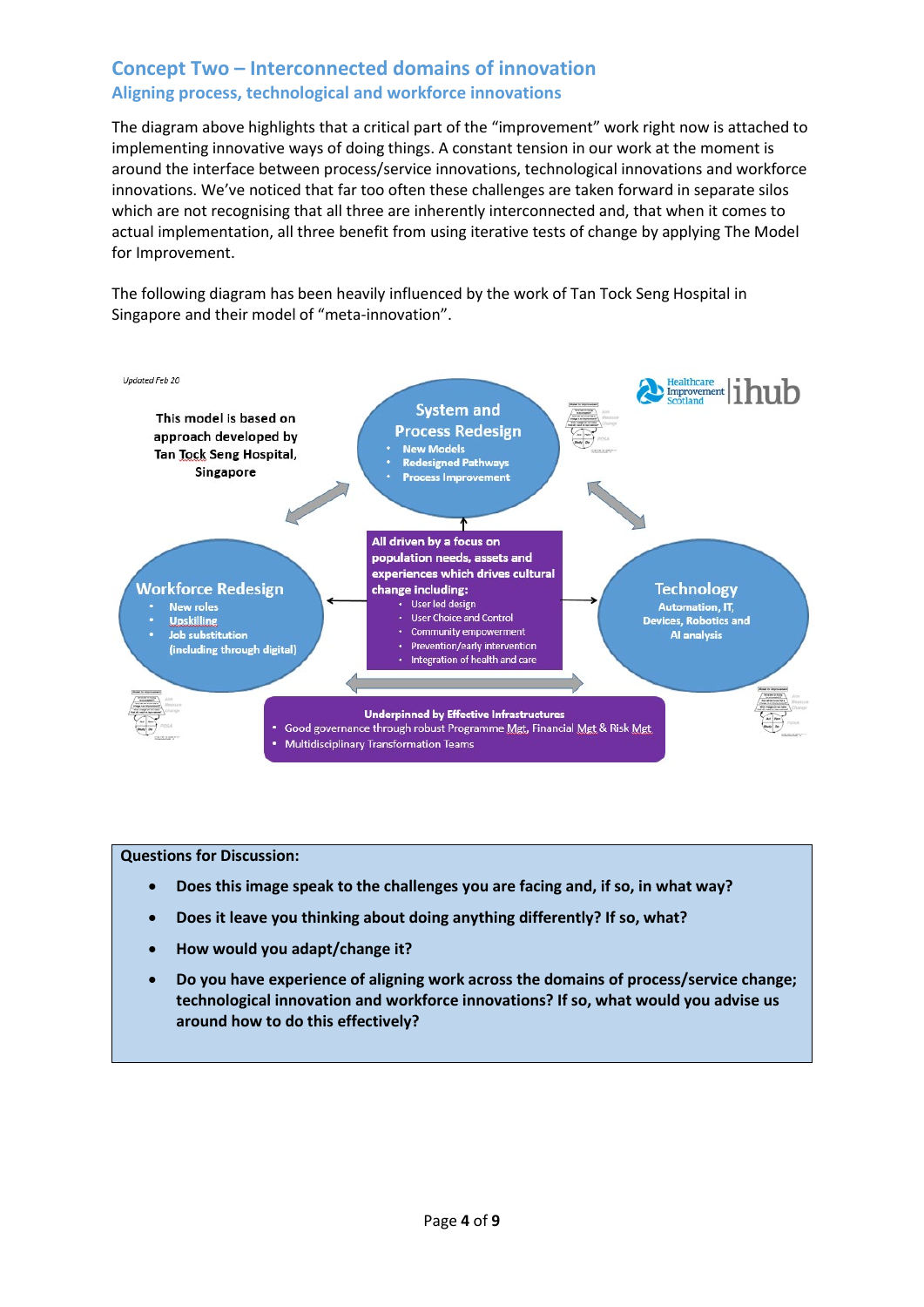### **Concept Three – Multidisciplinary Transformation Teams**

The above diagram highlights that, to cope with the size and scope of the redesign challenges facing the system today, we need to see a much stronger focus on multidisciplinary transformation teams which draw on a range of different skillsets. This concept is illustrated by the next two diagrams (lovingly referred to internally as our "blockbuster model" for those of you old enough to remember that programme!). The second diagram highlights the concept that the composition of the team is likely to change over the lifetime of a transformation project. However, we think that the two skill sets that will be essential throughout are programme management and analytical support.





The composition of a multidisciplinary transformation team should change over time to make the best use of a range of skills and expertise.

This diagram has generated a lot of interest/discussion across both Scotland and amongst some of our international contacts as it seems to speak to what is happening in practice, a move by Quality Improvement practitioners to align themselves within more multidisciplinary improvement approaches.

However, we've also noticed that when this approach is not validated or intentional, organisations can end up in a place where different "improvement/change management" disciplines are vying for attention and resources. This tends to play out in practice by each discipline proposing that it alone is the missing piece in the jigsaw and if only organisations would invest more in quality improvement/organisational development/programme management/analytics/insert any other discipline, this would solve all our problems and we would finally see the transformation of our systems that we all desire.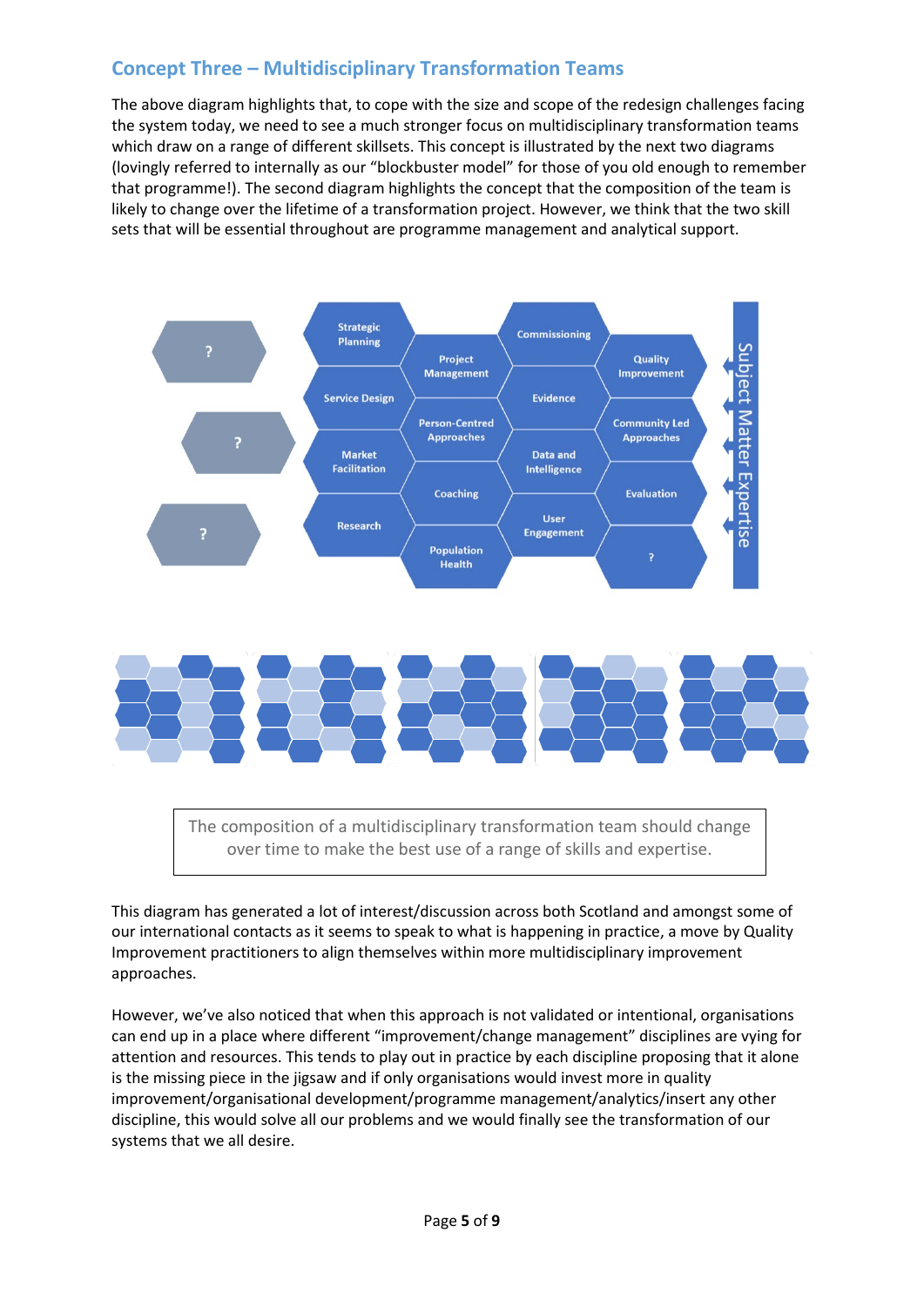We think it is a fallacy that any one discipline by itself can deliver the level of transformation change needed and that the solution lies in more intentional multidisciplinary transformation teams. We also think that a lot of emotional energy and time could be saved by working to put effective multidisciplinary transformation team processes in place. Our hypothesis is that we could learn a lot from what has and hasn't worked around multidisciplinary clinical teams.

#### **Questions for Discussion:**

- **Does this image speak to the challenges you are facing and, if so, in what way?**
- **Does it leave you thinking about doing anything differently? If so, what?**
- **How would you adapt/change it?**
- **Have you any experience of embedding QI as part of a wider multidisciplinary improvement approach and, if so, what would you advise others going down this path?**
- **One of our international contacts has suggested that there would be value in ensuring the whole multidisciplinary change team are engaged at the initial phase to explore the problem. How important do you think this is?**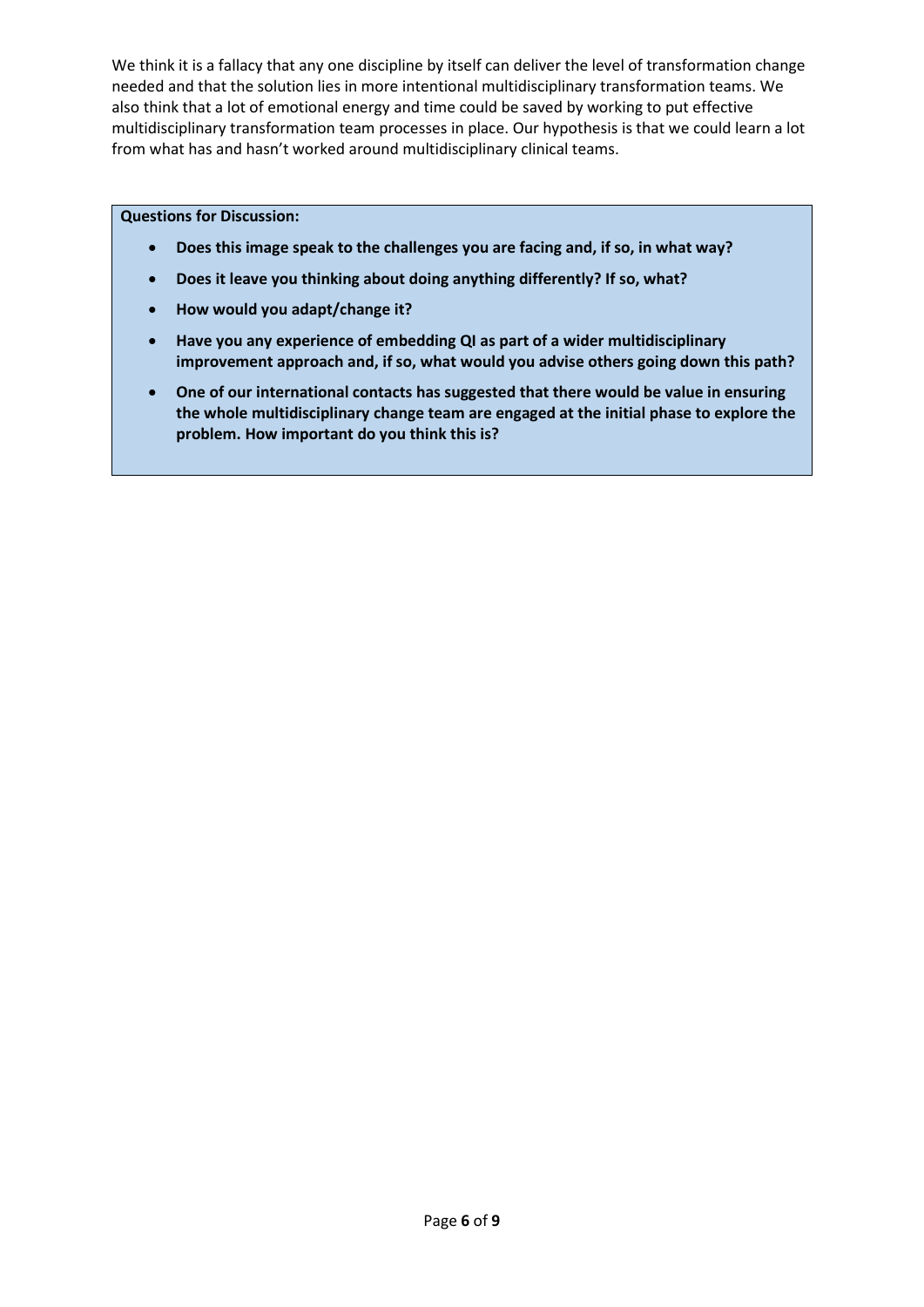#### **Concept Four – Blending Design and Quality Improvement Methods The role of design thinking in transformation and its relationship to Quality Improvement**

Over the last couple of years we have been working closely to look at how we embed the Scottish Approach to Service Design into our work. We have been fortunate to have within our staff team a Service Designer on secondment from the Scottish Government's Office of the Chief Designer. We've also had the privilege of working closely with Nesta, a UK wide innovation agency, to test their 100 day people powered results process in one locality in Scotland.

We've learnt from this work that Quality Improvement needs Design and Design needs Quality Improvement, they perfectly complement each other.

Are we fixing the wrong problems?

Following is the Design Council's double diamond:



© Image Copyright: *Design Council 2014*

The point in the middle is the point of problem definition. We've noticed that Quality Improvement often starts here with an assumed problem. The value of design thinking and design approaches is that they enable us to "reframe" problems and see issues through new perspectives. So rather than focusing on reducing admissions to hospitals from care homes, we instead ask why the individual is in a care home in the first place and whether there is a different way of delivering services that would enable greater independence and better outcomes. We need to spend enough time exploring the first diamond (the problem space) and use intentional methods that help us open up our thinking including a strong focus on user research.

Some of our QI colleagues internationally have suggested that QI has always done this. We agree that good QI has always spent time understanding the problem before jumping to a solution. However, it hasn't always done it through the eyes of the person receiving the services. Further there are many examples of where even the work to understand the current state started from a place of assuming what the problem was that needed to be fixed and this then impacted on what was looked at in the current state mapping phase.

However, more recently approaches such as Experience Based Co-Design have supported taking a systematic approach to user led design combined with QI.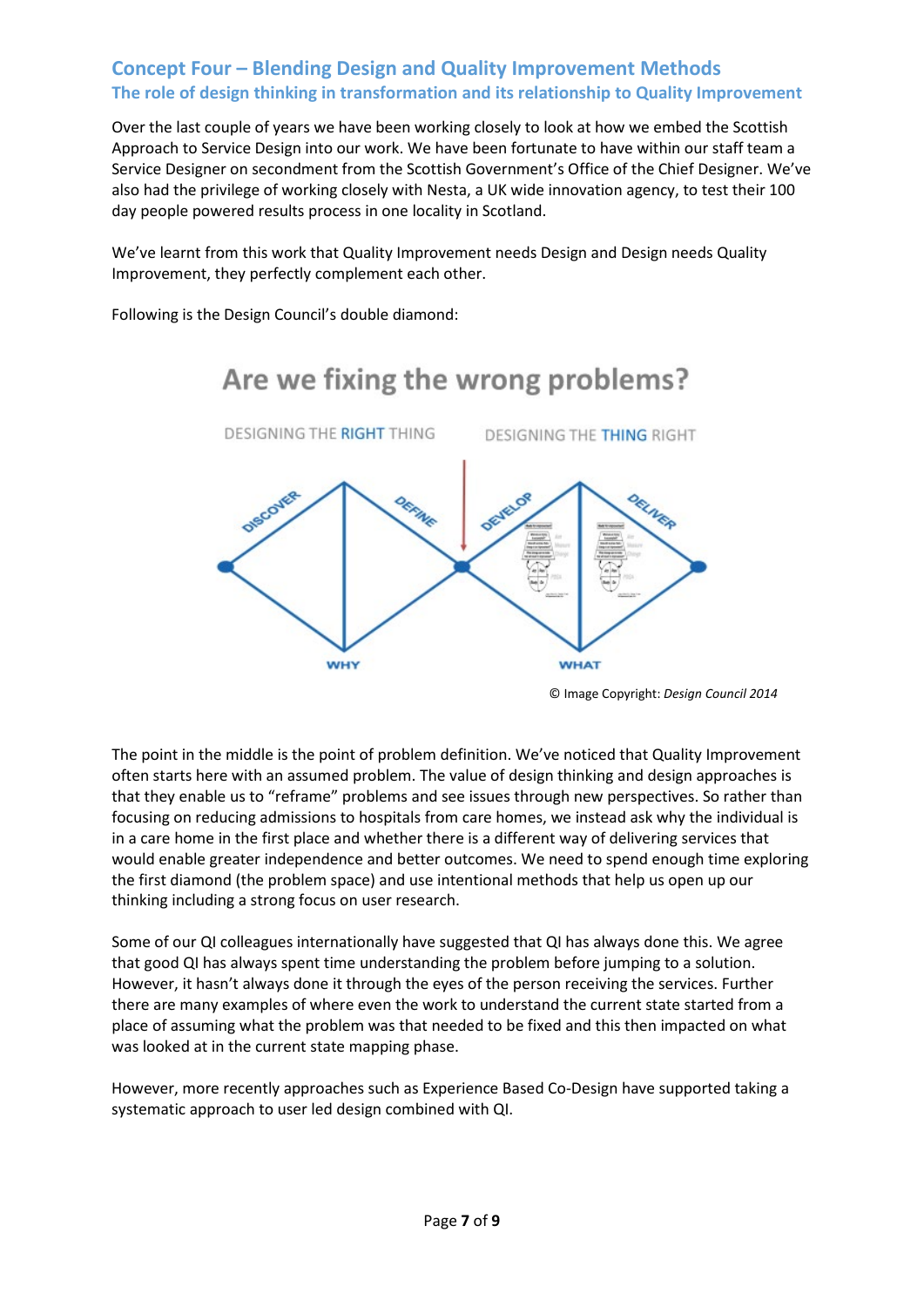We've highlighted the benefits that design thinking brings to quality improvement work. However in our experience, it works both ways, approaches to improvement embedded solely in design can and do benefit enormously from the rigour that QI brings around using data to understand if tests of change are leading to improvements. We think that too often "design led" innovations struggle to get the traction they deserve due to a lack of rigour around the data.

One of our other insights gained from practically testing work to blend design and QI over the last couple of years is that design methods are useful at every level from strategic planning through to small changes at the service delivery end; though the type of design methodology being used at each level may vary. We are currently in the process of exploring this further and hope to produce a follow-up document on this later in 2020.

**Questions for Discussion:**

- **Does this image speak to the challenges you are facing and, if so, in what way?**
- **Does it leave you thinking about doing anything differently? If so, what?**
- **How would you adapt/change it?**
- **Have you any experience of combining design and QI methodologies, if so do you have any advice for us in our work?**